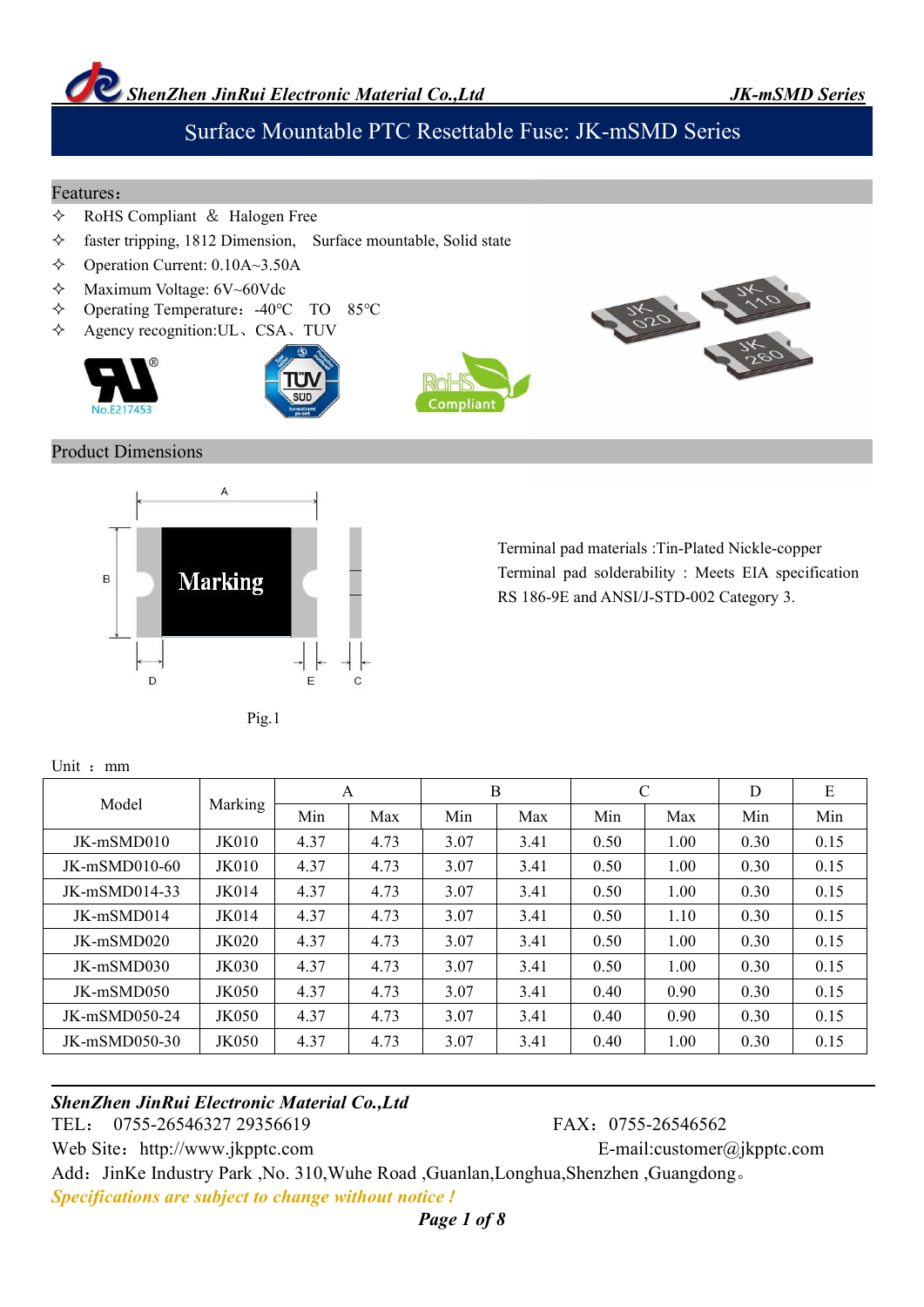| ShenZhen JinRui Electronic Material Co., Ltd |              |      |      |      |              |      | <b>JK-mSMD Series</b> |      |      |  |
|----------------------------------------------|--------------|------|------|------|--------------|------|-----------------------|------|------|--|
|                                              |              |      | A    |      | $\mathbf{B}$ |      | $\mathsf{C}$          | D    | E    |  |
| Model                                        | Marking      | Min  | Max  | Min  | Max          | Min  | Max                   | Min  | Min  |  |
| JK-mSMD075                                   | JK075        | 4.37 | 4.73 | 3.07 | 3.41         | 0.40 | 0.90                  | 0.30 | 0.15 |  |
| JK-mSMD075-24                                | JK075        | 4.37 | 4.73 | 3.07 | 3.41         | 0.50 | 1.20                  | 0.30 | 0.15 |  |
| JK-mSMD075-33                                | JK075        | 4.37 | 4.73 | 3.07 | 3.41         | 0.60 | 1.20                  | 0.30 | 0.15 |  |
| JK-mSMD110                                   | <b>JK110</b> | 4.37 | 4.73 | 3.07 | 3.41         | 0.40 | 0.90                  | 0.30 | 0.15 |  |
| JK-mSMD110-16                                | <b>JK110</b> | 4.37 | 4.73 | 3.07 | 3.41         | 0.40 | 0.90                  | 0.30 | 0.15 |  |
| JK-mSMD110-24                                | <b>JK110</b> | 4.37 | 4.73 | 3.07 | 3.41         | 0.60 | 1.30                  | 0.30 | 0.15 |  |
| JK-mSMD110-33                                | JK110        | 4.37 | 4.73 | 3.07 | 3.41         | 0.70 | 1.70                  | 0.30 | 0.15 |  |
| JK-mSMD125                                   | JK125        | 4.37 | 4.73 | 3.07 | 3.41         | 0.50 | 1.20                  | 0.30 | 0.15 |  |
| JK-mSMD125-8                                 | JK125        | 4.37 | 4.73 | 3.07 | 3.41         | 0.30 | 0.90                  | 0.30 | 0.15 |  |
| JK-mSMD150                                   | JK150        | 4.37 | 4.73 | 3.07 | 3.41         | 0.30 | 0.90                  | 0.30 | 0.15 |  |
| JK-mSMD150-16                                | JK150        | 4.37 | 4.73 | 3.07 | 3.41         | 0.50 | 1.20                  | 0.30 | 0.15 |  |
| JK-mSMD150-24                                | JK150        | 4.37 | 4.73 | 3.07 | 3.41         | 0.80 | 1.70                  | 0.30 | 0.15 |  |
| JK-mSMD160                                   | JK160        | 4.37 | 4.73 | 3.07 | 3.41         | 0.30 | 0.80                  | 0.30 | 0.15 |  |
| JK-mSMD200                                   | <b>JK200</b> | 4.37 | 4.73 | 3.07 | 3.41         | 0.40 | 1.20                  | 0.30 | 0.15 |  |
| JK-mSMD200-12                                | <b>JK200</b> | 4.37 | 4.73 | 3.07 | 3.41         | 0.40 | 1.20                  | 0.30 | 0.15 |  |
| JK-mSMD200-16                                | <b>JK200</b> | 4.37 | 4.73 | 3.07 | 3.41         | 0.40 | 1.20                  | 0.30 | 0.15 |  |
| JK-mSMD260                                   | JK260        | 4.37 | 4.73 | 3.07 | 3.41         | 0.50 | 1.50                  | 0.30 | 0.15 |  |
| JK-mSMD260-12                                | JK260        | 4.37 | 4.73 | 3.07 | 3.41         | 0.60 | 1.50                  | 0.30 | 0.15 |  |
| JK-mSMD260-16                                | JK260        | 4.37 | 4.73 | 3.07 | 3.41         | 0.80 | 1.70                  | 0.30 | 0.15 |  |
| JK-mSMD300                                   | JK300        | 4.37 | 4.73 | 3.07 | 3.41         | 0.50 | 1.50                  | 0.30 | 0.15 |  |
| JK-mSMD350                                   | JK350        | 4.37 | 4.73 | 3.07 | 3.41         | 0.50 | 1.50                  | 0.30 | 0.15 |  |

# **START**

### Thermal Derating Chart-IH (A)

| Model         |       | Maximum ambient operating temperatures (°C) |          |      |      |      |      |      |      |  |  |
|---------------|-------|---------------------------------------------|----------|------|------|------|------|------|------|--|--|
|               | $-40$ | $-20$                                       | $\theta$ | 25   | 40   | 50   | 60   | 70   | 85   |  |  |
| $JK-mSMD010$  | 0.16  | 0.14                                        | 0.12     | 0.10 | 0.08 | 0.07 | 0.06 | 0.05 | 0.03 |  |  |
| JK-mSMD014    | 0.23  | 0.19                                        | 0.17     | 0.14 | 0.12 | 0.10 | 0.09 | 0.08 | 0.06 |  |  |
| $JK-mSMD020$  | 0.29  | 0.26                                        | 0.23     | 0.20 | 0.17 | 0.15 | 0.14 | 0.12 | 0.10 |  |  |
| $JK-mSMD030$  | 0.44  | 0.39                                        | 0.35     | 0.30 | 0.26 | 0.23 | 0.21 | 0.18 | 0.15 |  |  |
| $JK-mSMD050$  | 0.59  | 0.57                                        | 0.55     | 0.50 | 0.45 | 0.43 | 0.35 | 0.30 | 0.23 |  |  |
| JK-mSMD075    | 1.10  | 0.99                                        | 0.87     | 0.75 | 0.63 | 0.57 | 0.49 | 0.45 | 0.35 |  |  |
| $JK-mSMD110$  | 1.60  | 1.45                                        | 1.28     | 1.10 | 0.92 | 0.83 | 0.71 | 0.66 | 0.52 |  |  |
| JK-mSMD110-16 | 1.60  | 1.45                                        | 1.28     | 1.10 | 0.92 | 0.83 | 0.71 | 0.66 | 0.52 |  |  |
| JK-mSMD110-24 | 1.60  | 1.45                                        | 1.28     | 1.10 | 0.92 | 0.83 | 0.71 | 0.66 | 0.52 |  |  |
| JK-mSMD110-33 | 1.60  | 1.45                                        | 1.28     | 1.10 | 0.92 | 0.83 | 0.71 | 0.66 | 0.52 |  |  |

### *ShenZhen JinRui Electronic Material Co.,Ltd*

TEL: 0755-26546327 29356619 FAX: 0755-26546562

Web Site: http://www.jkpptc.com E-mail:customer@jkpptc.com

Add: JinKe Industry Park ,No. 310,Wuhe Road ,Guanlan,Longhua,Shenzhen ,Guangdong 。 *Specifications are subject to change without notice!*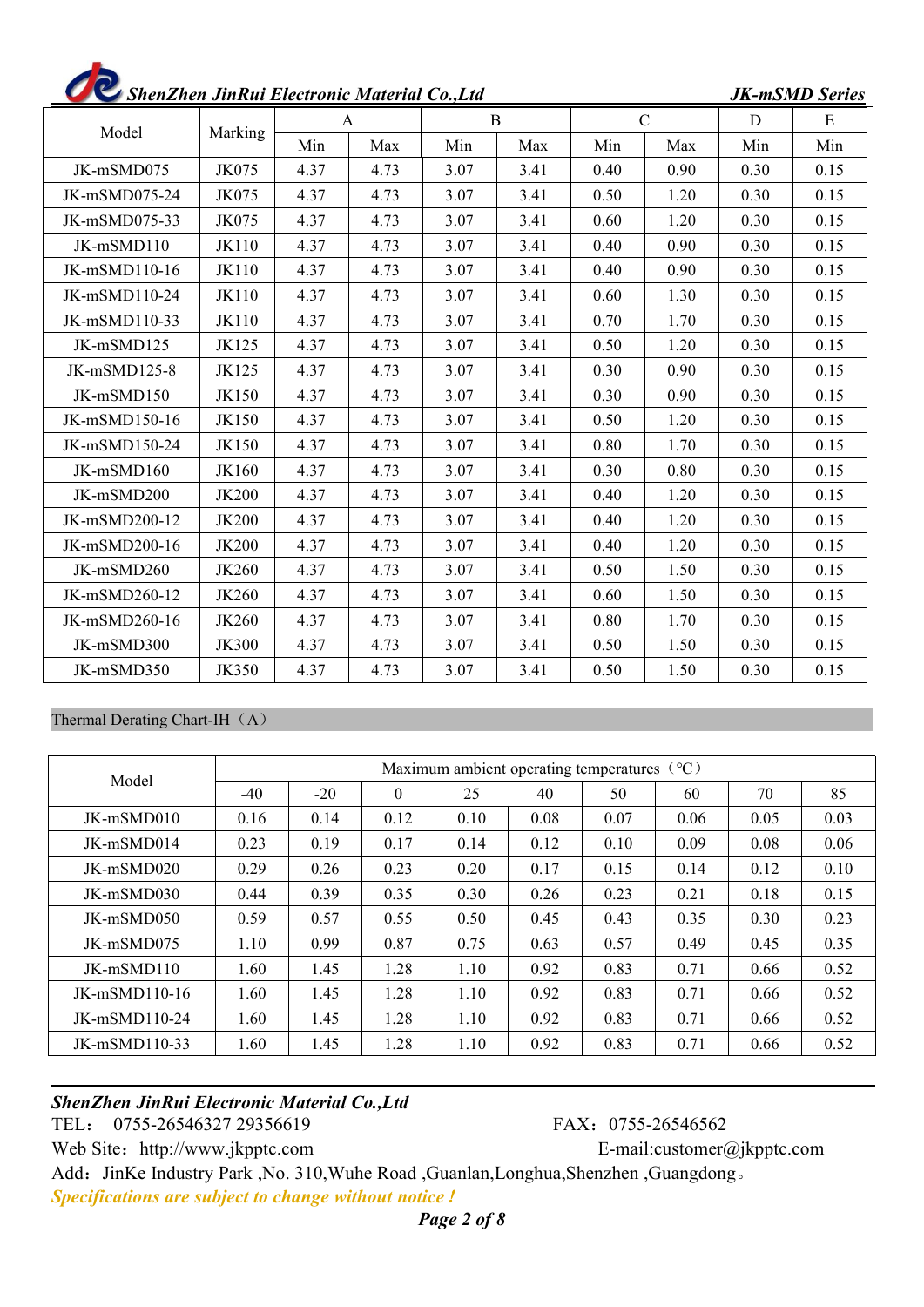| JK-mSMD125      | 2.00 | 1.75 | 1.52 | 1.25 | 1.00 | 0.95 | 0.90 | 0.75 | 0.53 |
|-----------------|------|------|------|------|------|------|------|------|------|
| $JK-mSMD125-8$  | 2.00 | 1.75 | 1.52 | 1.25 | 1.00 | 0.95 | 0.90 | 0.75 | 0.53 |
| $JK-mSMD150$    | 2.30 | 2.05 | 1.77 | 1.50 | 1.23 | 1.09 | 0.95 | 0.82 | 0.61 |
| $JK-mSMD150-16$ | 2.30 | 2.05 | 1.77 | 1.50 | 1.23 | 1.09 | 0.95 | 0.82 | 0.61 |
| JK-mSMD150-24   | 2.30 | 2.05 | 1.77 | 1.50 | 1.23 | 1.09 | 0.95 | 0.82 | 0.61 |
| $JK-mSMD160$    | 2.45 | 2.15 | 1.89 | 1.60 | 1.34 | 1.25 | 1.15 | 0.96 | 0.79 |
| JK-mSMD200      | 2.89 | 2.61 | 2.30 | 2.00 | 1.75 | 1.66 | 1.45 | 1.39 | 1.19 |
| $JK-mSMD200-12$ | 2.89 | 2.61 | 2.30 | 2.00 | 1.75 | 1.66 | 1.45 | 1.39 | 1.19 |
| $JK-mSMD200-16$ | 2.89 | 2.61 | 2.30 | 2.00 | 1.75 | 1.66 | 1.45 | 1.39 | 1.19 |
| $JK-mSMD260$    | 3.76 | 3.39 | 2.99 | 2.60 | 2.28 | 2.16 | 1.89 | 1.81 | 1.55 |
| $JK-mSMD260-12$ | 3.38 | 3.05 | 2.69 | 2.60 | 2.05 | 1.94 | 1.70 | 1.63 | 1.39 |
| $JK-mSMD260-16$ | 3.38 | 3.05 | 2.69 | 2.60 | 2.05 | 1.94 | 1.70 | 1.63 | 1.39 |
| JK-mSMD300      | 4.34 | 3.92 | 3.45 | 3.00 | 2.63 | 2.49 | 2.18 | 2.09 | 1.79 |
| JK-mSMD350      | 5.06 | 4.57 | 4.03 | 3.50 | 3.06 | 2.91 | 2.54 | 2.43 | 2.08 |

#### Electrical Characteristic

|               |       |      | Ihold | Itrip |         | Time to trip |            | R <sub>25</sub> |
|---------------|-------|------|-------|-------|---------|--------------|------------|-----------------|
| Model         | Vmax  | Imax | @25°C | @25°C | Current | Time         | $Ri_{min}$ | $R1_{max}$      |
|               | (Vdc) | (A)  | (A)   | (A)   | (A)     | (Sec)        | $(\Omega)$ | $(\Omega)$      |
| JK-mSMD010    | 30.0  | 100  | 0.10  | 0.30  | 0.5     | 1.50         | 0.750      | 15.000          |
| JK-mSMD010-60 | 60.0  | 100  | 0.10  | 0.30  | 0.5     | 1.50         | 0.750      | 15.000          |
| JK-mSMD014-33 | 33.0  | 100  | 0.14  | 0.34  | 1.5     | 0.15         | 0.650      | 6.000           |
| JK-mSMD014    | 60.0  | 100  | 0.14  | 0.34  | 1.5     | 0.15         | 0.650      | 6.000           |
| JK-mSMD020    | 30.0  | 100  | 0.20  | 0.40  | 8.0     | 0.02         | 0.350      | 5.000           |
| JK-mSMD030    | 30.0  | 100  | 0.30  | 0.60  | 8.0     | 0.10         | 0.250      | 3.000           |
| JK-mSMD050    | 15.0  | 100  | 0.50  | 1.00  | 8.0     | 0.15         | 0.150      | 1.000           |
| JK-mSMD050-24 | 24.0  | 100  | 0.50  | 1.00  | 8.0     | 0.15         | 0.150      | 1.000           |
| JK-mSMD050-30 | 30.0  | 100  | 0.50  | 1.00  | 8.0     | 0.15         | 0.150      | 1.000           |
| JK-mSMD075    | 13.2  | 100  | 0.75  | 1.50  | 8.0     | 0.20         | 0.090      | 0.450           |
| JK-mSMD075-24 | 24    | 100  | 0.75  | 1.50  | 8.0     | 0.20         | 0.090      | 0.450           |
| JK-mSMD075-33 | 33    | 100  | 0.75  | 1.50  | 8.0     | 0.20         | 0.090      | 0.450           |
| JK-mSMD110    | 8.0   | 100  | 1.10  | 2.20  | 8.0     | 0.30         | 0.050      | 0.250           |
| JK-mSMD110-16 | 16.0  | 100  | 1.10  | 2.20  | 8.0     | 0.30         | 0.050      | 0.250           |
| JK-mSMD110-24 | 24.0  | 100  | 1.10  | 2.20  | 8.0     | 0.30         | 0.050      | 0.250           |
| JK-mSMD110-33 | 33.0  | 100  | 1.10  | 2.20  | 8.0     | 0.30         | 0.050      | 0.250           |
| JK-mSMD125-8  | 8.0   | 100  | 1.25  | 2.50  | 8.0     | 0.40         | 0.050      | 0.200           |

### *ShenZhen JinRui Electronic Material Co.,Ltd*

TEL: 0755-26546327 29356619 FAX: 0755-26546562

Web Site: http://www.jkpptc.com E-mail:customer@jkpptc.com

Add: JinKe Industry Park ,No. 310,Wuhe Road ,Guanlan,Longhua,Shenzhen ,Guangdong。 *Specifications are subject to change without notice!*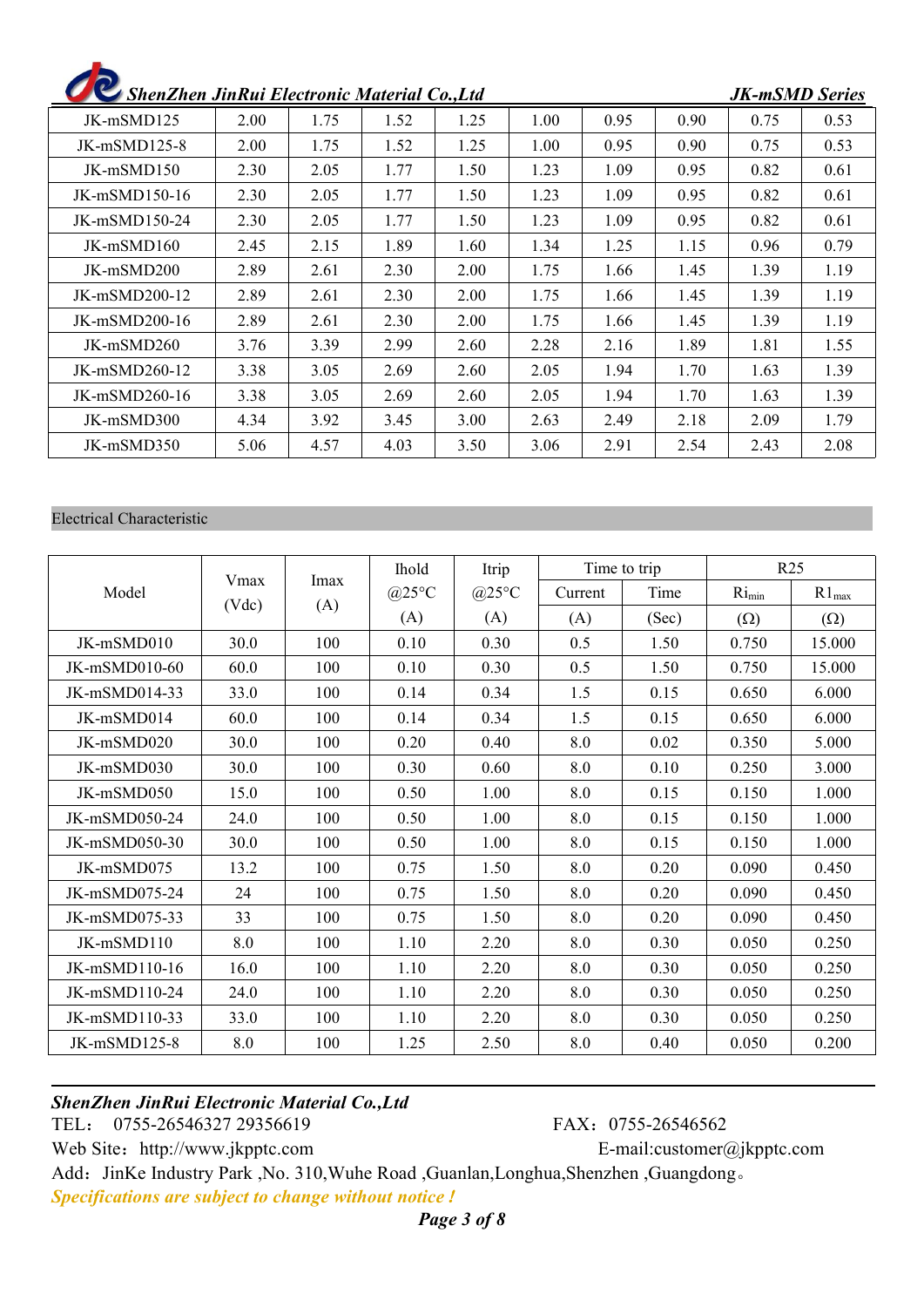| $\triangleright$ ShenZhen JinRui Electronic Material Co., Ltd |  |
|---------------------------------------------------------------|--|
|---------------------------------------------------------------|--|

|               |       |      | Ihold              | Itrip              |         | Time to trip |            | R <sub>25</sub>   |
|---------------|-------|------|--------------------|--------------------|---------|--------------|------------|-------------------|
| Model         | Vmax  | Imax | $@25\textdegree C$ | $@25\textdegree C$ | Current | Time         | $Ri_{min}$ | $R1_{\text{max}}$ |
|               | (Vdc) | (A)  | (A)                | (A)                | (A)     | (Sec)        | $(\Omega)$ | $(\Omega)$        |
| JK-mSMD125    | 16.0  | 100  | 1.25               | 2.50               | 8.0     | 0.40         | 0.050      | 0.200             |
| JK-mSMD150    | 8.0   | 100  | 1.50               | 3.00               | 8.0     | 0.50         | 0.040      | 0.160             |
| JK-mSMD150-16 | 16.0  | 100  | 1.50               | 3.00               | 8.0     | 0.50         | 0.040      | 0.160             |
| JK-mSMD150-24 | 24.0  | 100  | 1.50               | 3.00               | 8.0     | 0.50         | 0.040      | 0.160             |
| JK-mSMD160    | 8.0   | 100  | 1.60               | 2.80               | 8.0     | 1.00         | 0.030      | 0.130             |
| JK-mSMD200    | 8.0   | 100  | 2.00               | 4.00               | 8.0     | 2.00         | 0.020      | 0.100             |
| JK-mSMD200-12 | 12.0  | 100  | 2.00               | 4.00               | 8.0     | 2.00         | 0.020      | 0.100             |
| JK-mSMD200-16 | 16.0  | 100  | 2.00               | 4.00               | 8.0     | 2.00         | 0.020      | 0.100             |
| JK-mSMD260    | 8.0   | 100  | 2.60               | 5.00               | 8.0     | 2.50         | 0.015      | 0.050             |
| JK-mSMD260-12 | 12.0  | 100  | 2.60               | 5.00               | 8.0     | 2.50         | 0.015      | 0.060             |
| JK-mSMD260-16 | 16.0  | 100  | 2.60               | 5.00               | 8.0     | 2.50         | 0.015      | 0.060             |
| JK-mSMD300    | 8.0   | 100  | 3.00               | 5.00               | 8.0     | 4.00         | 0.012      | 0.040             |

#### Part Numbering System

 $JK-$  mSMD -  $\Box$  $\Box$  -  $\Box$ 



### Test Procedures And Requirements

| Test            | <b>Test Conditions</b>                      | Accept/Reject Criteria        |
|-----------------|---------------------------------------------|-------------------------------|
| Resistance      | In still air $\omega$ 25°C                  | $R_{min} \leq R \leq R_{max}$ |
| Time to Trip    | Specified current, $V_{\text{max}}$ , 25 °C | Tmaximum Time to Trip         |
| Hold Current    | 30 $min$ , at I <sub>H</sub>                | No trip                       |
| Trip Cycle Life | Vmax, Imax, 100 cycles                      | No arcing or burning          |
| Trip Endurance  | Vmax, 1 hours                               | No arcing or burning          |

*ShenZhen JinRui Electronic Material Co.,Ltd* TEL: 0755-26546327 29356619 FAX: 0755-26546562 Web Site: http://www.jkpptc.com E-mail:customer@jkpptc.com Add: JinKe Industry Park ,No. 310,Wuhe Road ,Guanlan,Longhua,Shenzhen ,Guangdong。 *Specifications are subject to change without notice!*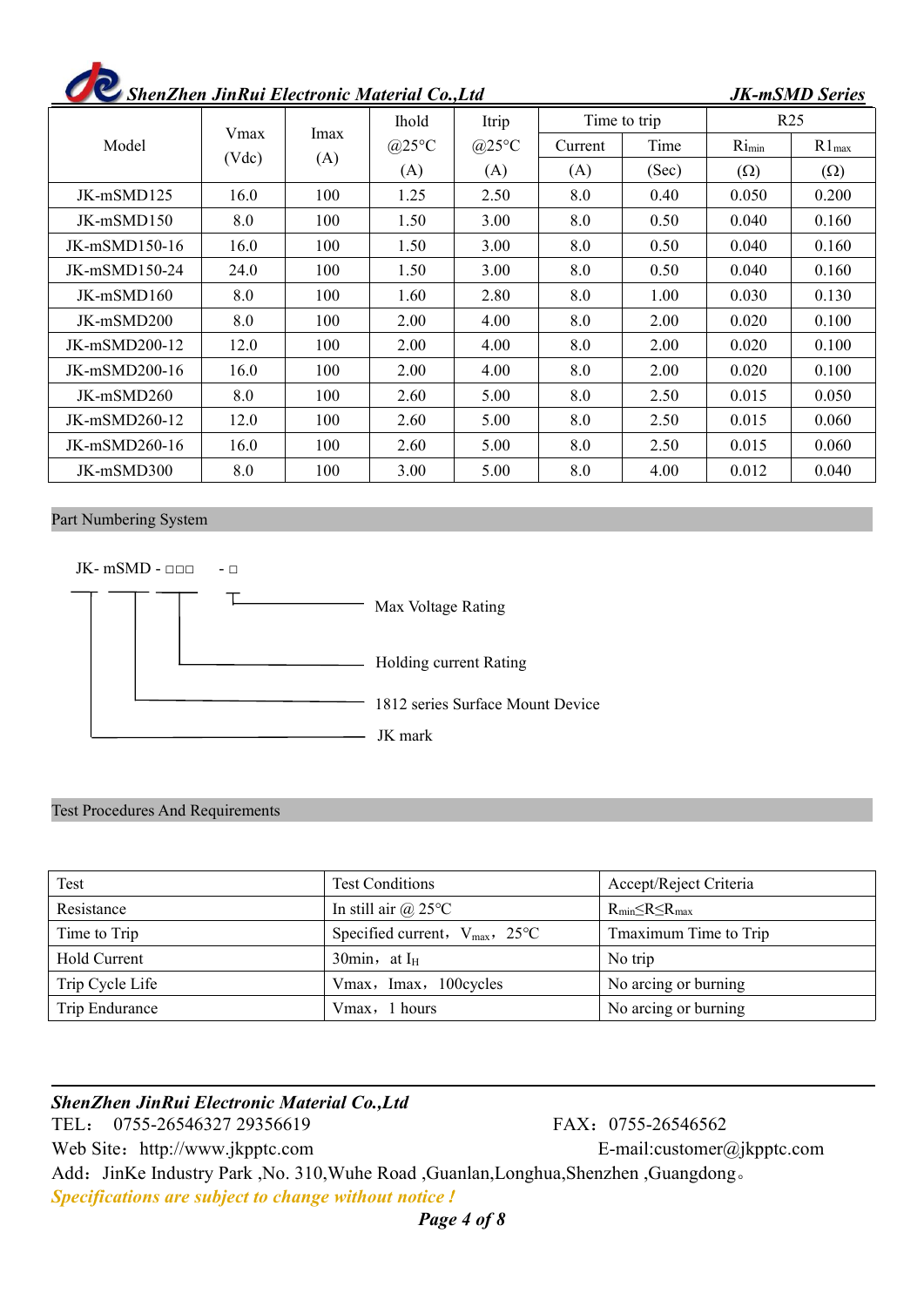| Physical Characteristics            |                                                                  |                                |
|-------------------------------------|------------------------------------------------------------------|--------------------------------|
| Terminal materials :                | Tin-Plated Nickle-copper                                         |                                |
| Soldering<br>zone                   | Meets EIA specification RS 186-9E and ANSI/J-STD-002 Category 3. |                                |
| <b>Environmental Specifications</b> |                                                                  |                                |
| Test                                | Conditions                                                       | Resistance Change              |
| Passive aging                       | 85°C,1000hours                                                   | $\pm 10\%$                     |
| Humidity aging                      | 85°C/85%RH.1000 hours                                            | $\pm$ 5%                       |
| Thermal shock                       | MIL-STD-202, Method 107G                                         | -30% typical resistance change |
|                                     | $+85\degree C$ /-40 $\degree C$ ,20times                         |                                |
| <b>Solvent Resistance</b>           | MIL-STD-202, Method 215                                          | no change                      |
| Vibration                           | ML-STD-883C, Test Condition A                                    | No chage                       |

#### Physical Characteristics and Environmental Specifications

#### Electrical Specifications:

 $I_{hold}$  = Hold Current. Maximum current device will not trip in 25 $\degree$ C still air.

 $I_{trip}$  = Trip Current. Minimum current at which the device will always trip in 25 $\degree$ C still air.

 $V_{\text{max}}$  = Maximum operating voltage device can withstand without damage at rated current (Imax).

 $I_{\text{max}}$  = Maximum fault current device can withstand without damage at rated voltage (Vmax).<br>Pd=Maximum power dissipation when device is in the tripped state in 25°C still air environment at rated voltage.

 $\text{Ri}_{\text{min/max}} = \text{Minimum/Maximum}$  device resistance prior to tripping at 25 $\textdegree$ C.

 $R1_{\text{max}}$  = Maximum device resistance is measured one hour post reflow.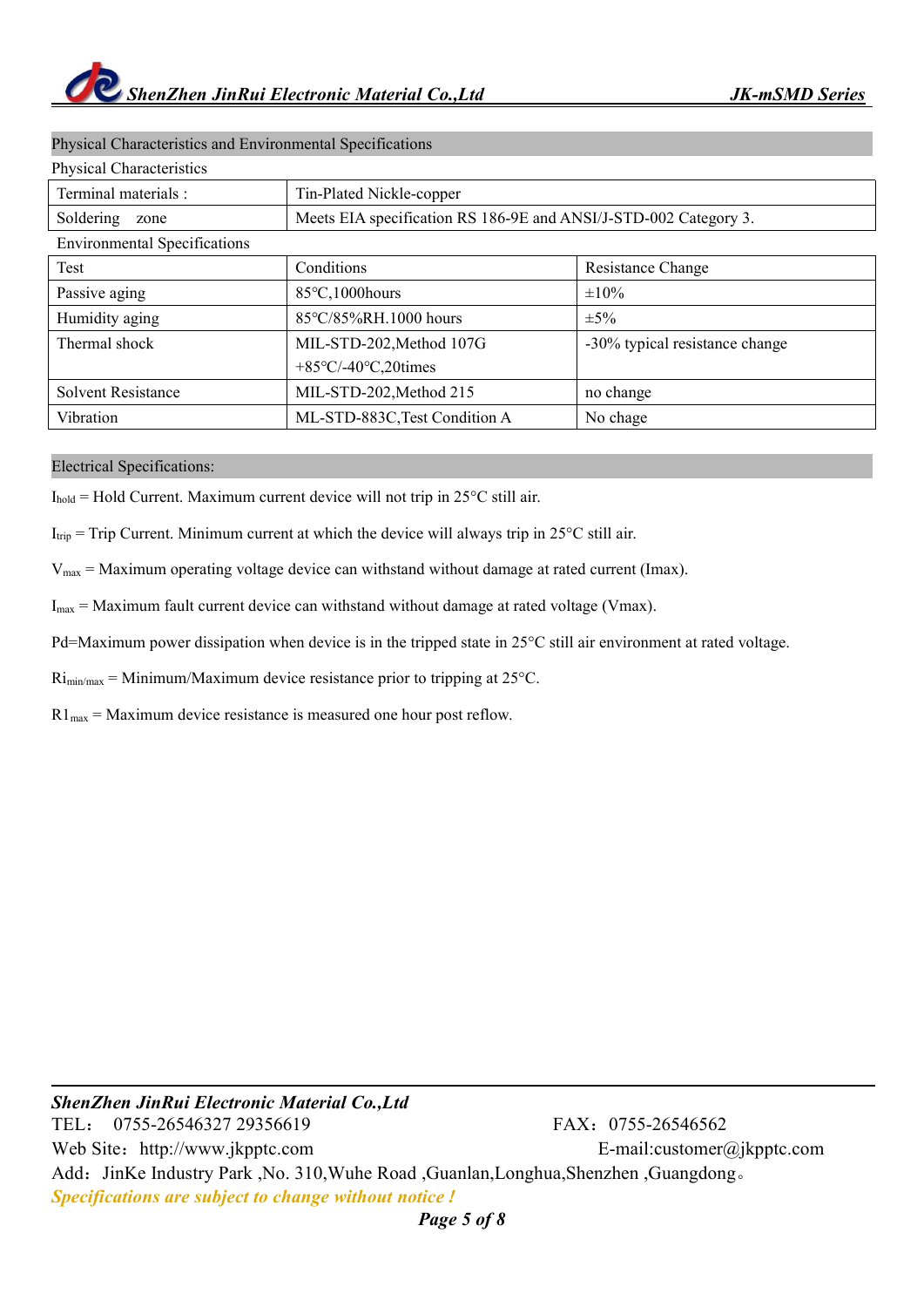

#### Recommended pad layout (mm)



#### Solder reflow conditions

| <b>Profile Feature</b>                                   | <b>Pb-Free Assembly</b> |
|----------------------------------------------------------|-------------------------|
| Average ramp up rate (Ts <sub>MAX</sub> to Tp)           | 3°C/second max.         |
| <b>Preheat</b>                                           |                         |
| • Temperature min. (TSMIN)                               | $150^{\circ}$ C         |
| • Temperature max. (Ts <sub>MAX</sub> )                  | $200^{\circ}$ C         |
| $\bullet$ Time (ts <sub>MIN</sub> to ts <sub>MAX</sub> ) | 60-120 seconds          |
| Time maintained above:                                   |                         |
| • Temperature $(T_1)$                                    | $217^{\circ}$ C         |
| $\bullet$ Time $(t_1)$                                   | 60-150 seconds          |
| Peak/Classification temperature (Tp)                     | $260^{\circ}$ C         |
| Time within 5°C of actual peak temperature               |                         |
| Time (tp)                                                | 30 seconds max          |
| Ramp down rate                                           | 3°C/second max.         |
| Time 25°C to peak temperature                            | 8 minutes max.          |
|                                                          |                         |



Note: All temperatures refer to topside of the package, measured on the package body surface.

- Recommended reflow methods: IR, vapor phase oven, hot air oven, N2 environment for lead-free.
- Devices are not designed to be wave soldered to the bottom side of the board.
- Recommended maximum paste thickness is 0.25mm (0.010inch).
- Devices can be cleaned using standard industry methods and solvents.
- Soldering temprature profile meets RoHs leadfree process.

Notes: If reflow temperatures exceed the recommended profile, devices may not meet the performance requirements.

*ShenZhen JinRui Electronic Material Co.,Ltd* TEL: 0755-26546327 29356619 FAX: 0755-26546562 Web Site: http://www.jkpptc.com E-mail:customer@jkpptc.com Add: JinKe Industry Park ,No. 310,Wuhe Road ,Guanlan,Longhua,Shenzhen ,Guangdong. *Specifications are subject to change without notice*!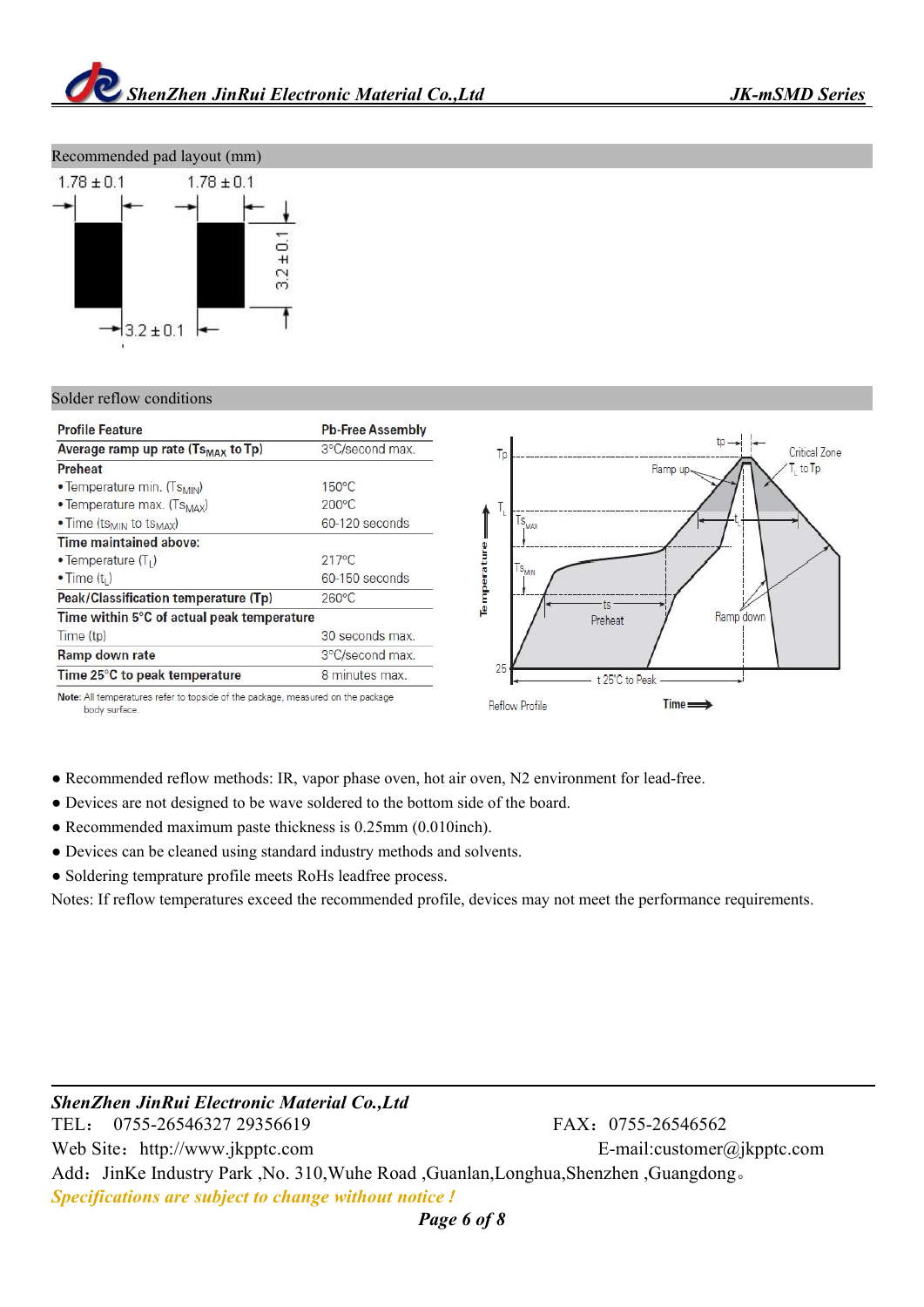Tape Specification And Reel Dimensions

|                    | Coverning Specifications |                 |  |  |  |  |  |
|--------------------|--------------------------|-----------------|--|--|--|--|--|
| EIA 481-1(Unit:mm) |                          |                 |  |  |  |  |  |
| W                  | $12.00+0.30/-0$          |                 |  |  |  |  |  |
| P <sub>0</sub>     | $8.0 \pm 0.10$           |                 |  |  |  |  |  |
| $P_1$              | $4.0 \pm 0.10$           | C٥              |  |  |  |  |  |
| P <sub>2</sub>     | $2.0 \pm 0.10$           |                 |  |  |  |  |  |
| A <sub>0</sub>     | $3.50 \pm 0.10$          | B<br>k          |  |  |  |  |  |
| $B_0$              | $4.90 \pm 0.10$          |                 |  |  |  |  |  |
| $D_0$              | $1.50 + 0.10/-0$         |                 |  |  |  |  |  |
| F                  | $5.50 \pm 0.05$          |                 |  |  |  |  |  |
| $E_1$              | $1.75 \pm 0.10$          |                 |  |  |  |  |  |
| T                  | $0.30 \pm 0.10$          | <b>EIA</b> Reel |  |  |  |  |  |
| Leader min.        | 390                      |                 |  |  |  |  |  |
| Trailer min.       | 160                      |                 |  |  |  |  |  |
|                    | <b>Reel Dimensions</b>   |                 |  |  |  |  |  |
| A                  | $178 \pm 1.0$            |                 |  |  |  |  |  |
| N                  | $59 \pm 1$               |                 |  |  |  |  |  |
| $W_1$              | $8.5 + 1.0 - 0.2$        | Cover tap       |  |  |  |  |  |
| $W_2$              | $12.0 \pm 1$             | Carrier ton     |  |  |  |  |  |



#### **EIA Reel Dimentions**



#### Packaging Quantity

| Model         | Quantity | Model           | Quantity |
|---------------|----------|-----------------|----------|
| $JK-mSMD010$  | 1500     | $JK-mSMD110-33$ | 1500     |
| JK-mSMD010-60 | 1500     | $JK-mSMD125-8$  | 2000     |
| JK-mSMD014-33 | 1500     | JK-mSMD125      | 1500     |
| JK-mSMD014    | 1500     | $JK-mSMD150$    | 2000     |
| JK-mSMD020    | 1500     | JK-mSMD150-16   | 1500     |
| JK-mSMD030    | 1500     | JK-mSMD150-24   | 1500     |
| JK-mSMD050    | 2000     | JK-mSMD160      | 2000     |
| JK-mSMD050-24 | 2000     | $JK-mSMD200$    | 2000     |
| JK-mSMD050-30 | 2000     | JK-mSMD200-12   | 1500     |
| JK-mSMD075    | 2000     | JK-mSMD200-16   | 1500     |
| JK-mSMD075-24 | 2000     | JK-mSMD260      | 1500     |
| JK-mSMD075-33 | 1500     | $JK-mSMD260-12$ | 1500     |

### *ShenZhen JinRui Electronic Material Co.,Ltd*

TEL: 0755-26546327 29356619 FAX: 0755-26546562

Web Site: http://www.jkpptc.com E-mail:customer@jkpptc.com

Add: JinKe Industry Park ,No. 310,Wuhe Road ,Guanlan,Longhua,Shenzhen ,Guangdong。 *Specifications are subject to change without notice!*